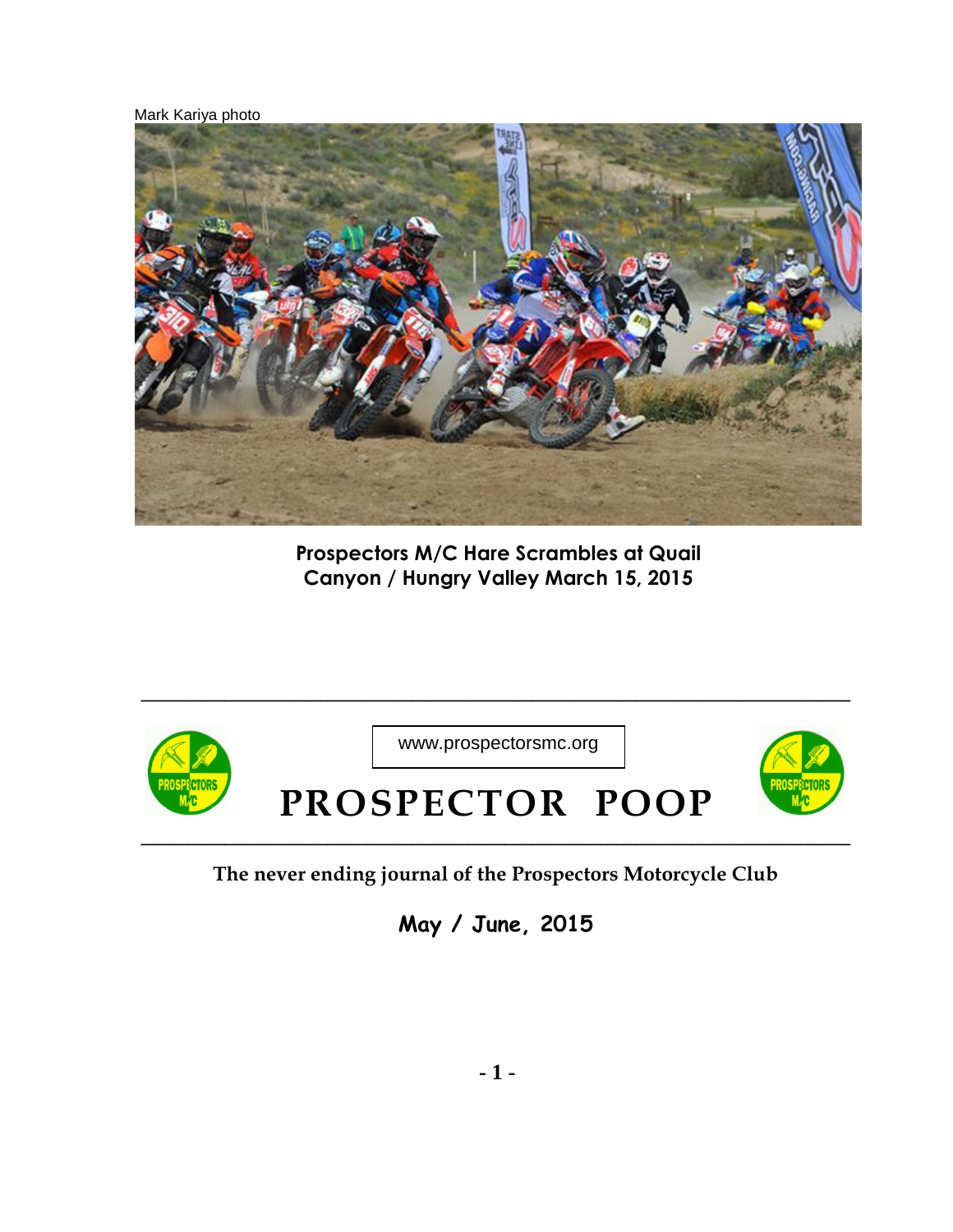**HARE SCRAMBLES: We hosted a Hare Scrambles event at Quail Canyon / Hungry Valley the weekend of March 14 and 15 and it was mostly a success. This was Round 3 of the AMA Western Hare Scrambles Series and also an event that paid District 37 points to both Desert and Enduro. Total entry was just a touch low at 315 but well above the number we needed to break even.** 

**The two big Sunday races featured a 12 mile course that went outside of Quail Canyon, up to the top of Freeman, and then used the really fun trails up on top. This was a really cool race that offered something new and different, and most of the riders liked it in a big way.** 

**Doug is a hero for putting this together and making it happen, but it goes beyond that. The level of organization that our club officers and core members displayed was something you had to see to truly appreciate, they acted as a unit and knew who was doing what. The hardcopies of the detailed maps could also be sent electronically to your smart phone and finding checkpoints was easy. That was a big deal because we used three different course configurations (two Saturday, one Sunday) and everything that could go wrong… didn't. We have been putting on races since 1951, but the fact that we executed so perfectly is still just short of amazing.** 

**Thank you to all of you who were there and helped to put this event on and be sure to read the enclosed Hare Scrambles Report from President Steve. Oh, and we did have one club injury. Continuing in the tradition of Wildman, Kurt Hintz was attacked by a falling motorcycle that unfortunately had a license plate and a sharp one at that. The below photo does not do the injury justice, the laceration is actually very deep and required a trip to the hospital.** 



Mike Garrett photo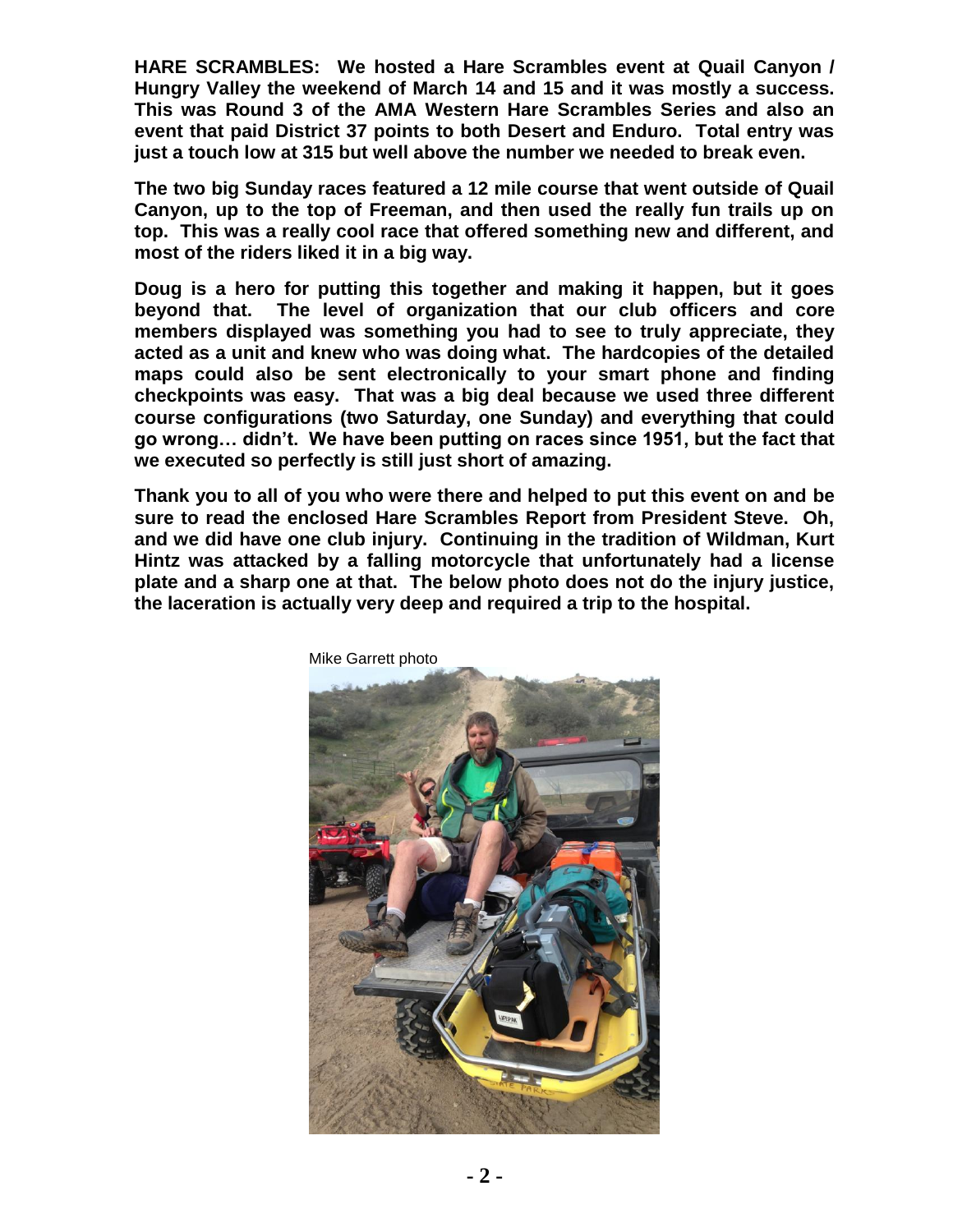**OVER UNDER: Doug sent us this email April 13th just as this newsletter was about to be sent to Dave Croddy for printing. Good stuff! If you would like the jpeg images at the bottom of this page sent to you by email let us know.** 

**Just spoke to Peter Jones from the State Parks Department about the Over Under. He has been pushing this and it looks like it is a go!!! The plan is to have a meeting at the installation site on Wednesday, May 20, at 10 AM to go over location, installation, grading, equipment needed and materials – gates, posts, peeler cores, etc. State Parks wants the Prospectors to have reps there to go over the plan for this.**

**After the meeting, Peter will prepare a quick plan. The Parks Department heads with authority over projects like this have already given the approval, so this should be easy. After approval, we need to order the pipe bands – \$600 to \$700 and a few weeks lead time.** 

**The Park wants this to be a Co-Op project between the Park and our club. They would like us to get a group of volunteers to come up and help with the installation in September. It would be a weekend, likely both days. The State would have the area prepped and pipes on site, we would help get them banded and in the holes. We would also help with gates and fences, as the over-under would only be open for special events.**

**Anyone who wants to go to the May 20 meeting, let me know and we can maybe car pool. For the work weekend, we should put this in the newsletter soon, so members can make a plan. If anyone has a connection for the pipe bands, go ahead and check into it. Attached is a picture of the ASTM info on the pipes which are 13' in diameter.** 

**Looks like we will have an over under for the GP this year! Peter also said that no issues have come up for the Hare Scrambles!? No news is good news?**

**Doug** 

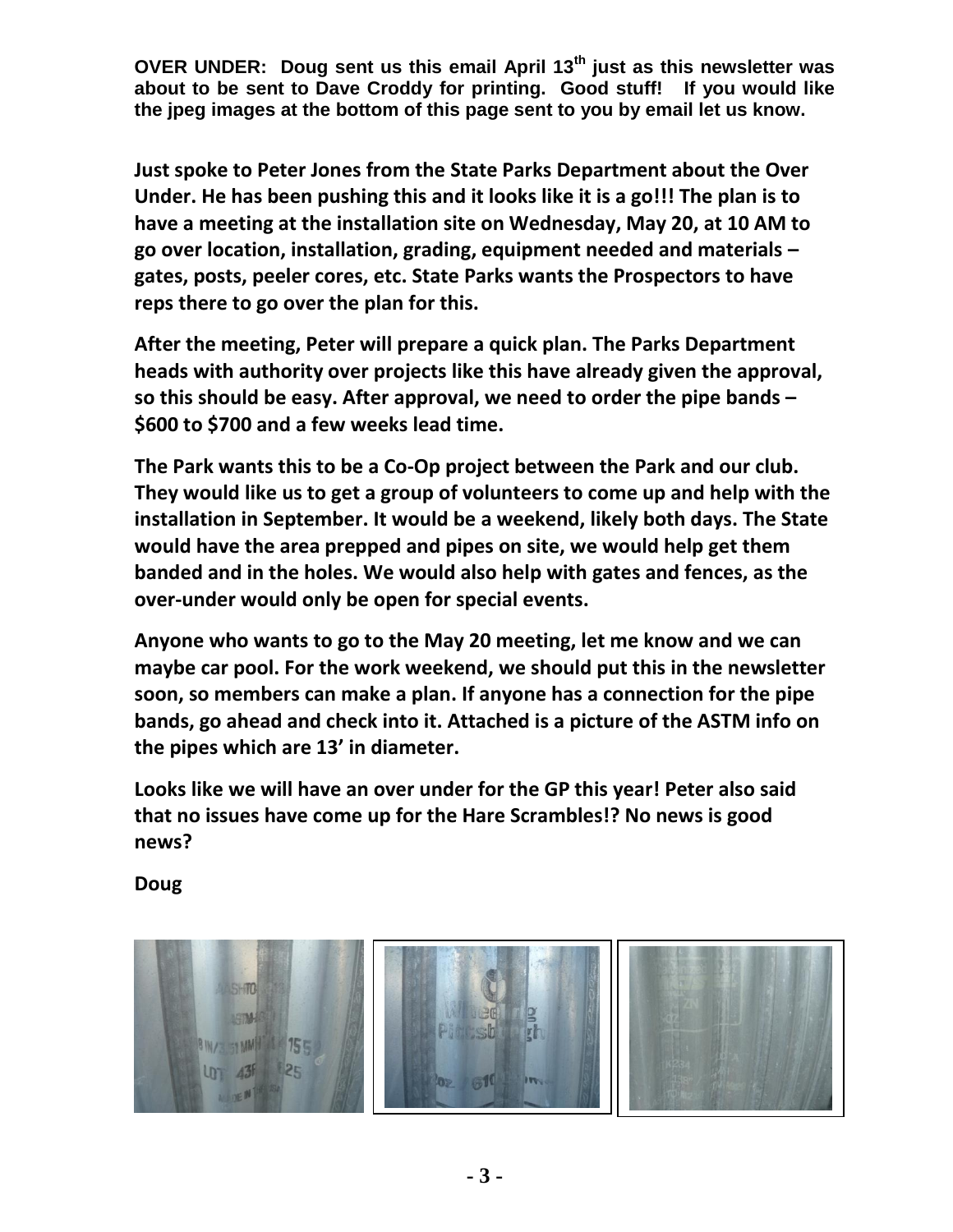**EASTER FIELD MEET: Remember Hi Vista? That is the area northeast of Lake Los Angeles, it is unincorporated Los Angeles County, and it is not BLM land. If you are not familiar with Lake Los Angeles, it is the eastern edge of Palmdale and just west of El Mirage. Hi Vista is a sub-division that was never built which means it is a fun place to ride that has single-track trails that go for miles and not much in the way of whoop-dee-dos. Deluxe.** 

**Doug found a good spot out there and that is where we held our Easter Field Meet this year. The decision to move the EFM came a tad late, but that is why we have most everybody's email address. More on the email issue after this EFM report.** 

**Saturday was trail riding and there are some interesting sights to be seen in this area. Saturday evening we all watched the International Space Station fly by and Sunday morning was the Easter Egg Hunt, with one catch. We came to the sudden realization that most of the kids have grown up and entry was a bit low and the days of the 5 row start by age breakdown are gone it seems. But all is not lost! We had three field events that provided plenty of laughs.** 

**Ball and Cone: A line of six highway cones but not on level ground and they are spaced far enough apart that you could drive a Buick between them. A Red Solo Cup is duct taped to the top of each highway cone. The object is to do a ride-by while placing a softball in each cup, do a U-turn, and then pick the balls up on the return trip. The whole time you are balancing a wire ball basket in your lap and fast time wins. One ball drop is an instant DQ, and every rider gets two attempts to complete the course and post a fast time. Sounds easy enough but only 10 riders of the 14 entered were able to complete the course and post a time. Extremely accurate results courtesy of Bill and his son Bradley as expressed in minutes and seconds >**

- **1. Ragan 0:38.64 2. Kurt 0:40.17 3. Doug 0:40.85 4. Ted 0:42.28 5. Tom 0:45.77 6. Keith D. 0:55.18 7. Don Dudek 1:00.87 8. Katie 1:06.65 9. Sam 1:11.55**
- **10. Bill 1:26.08**

**Blind Race: Each team is a married couple (or father and daughter) driving through the desert and the driver is blindfolded. The navigator can see just fine, and gives the blind driver (who is wearing taped-over goggles) simple commands like 'left', 'right', 'hard left', and 'NO THE OTHER RIGHT!' The obstacle course is defined by highway cones (very nervous highway cones) that establish gates that must be driven through and each team must complete two laps, stopping after one lap to quickly switch drivers. Fast time wins, but times are greatly enhanced by penalties for running over cones, getting lost in the desert, etc. Race car for this competition is Doug's Kawasaki Mule 4WD.**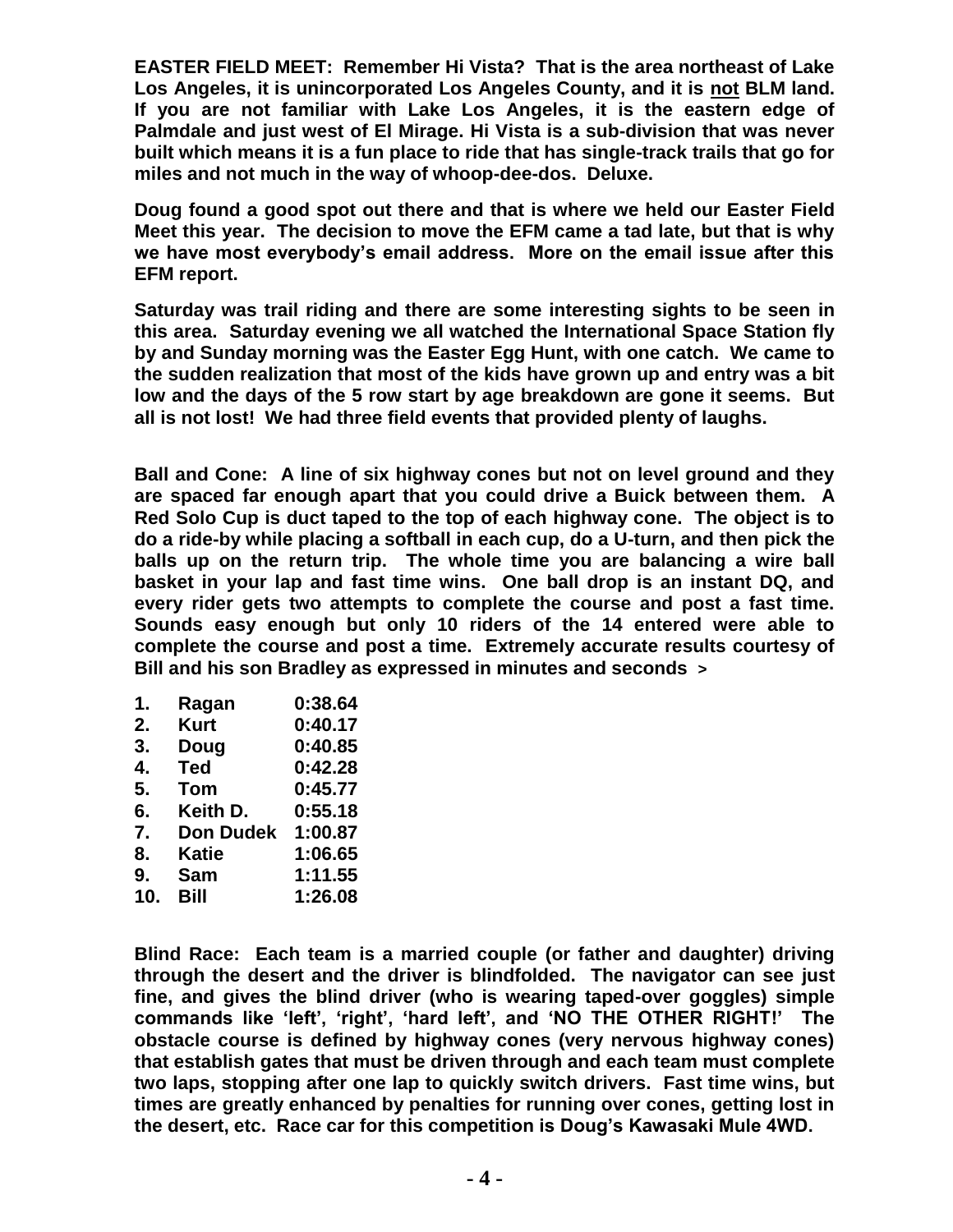**Blind Race Results: For the 2nd time in three years the winning team is Ted and Nikki Tweet. Their secret? They talk each other through the event as opposed to hysterically yelling and screaming like most other teams. Good strategy. Their total elapsed time was 1 minute and 48 seconds, which was very fast. Hot lap for the event was all Nikki at 40 seconds.** 

**The other teams? There were 18 teams in all, and after adding up all the penalties their total elapsed time was… a really big number. They missed gates, ran over cones, crashed / got stuck, and got completely lost. One team appeared to be headed for Four Corners.** 

**Slow Race: Course length was about 250 feet, no zig-zagging, and all riders start at the same time. Ride slightly uphill towards the finishline as slowly as possible without dabbing and the depth of talent in this event has gotten very deep. Of the 14 riders we had 8 who finished without dabbing.** 

- **1. Hayden**
- **2. Sam**
- **3. Logan**
- **4. Doug**
- **5. Don Dudek**
- **6. Ragan**
- **7. Don Doerksen**
- **8. Tom (strategy of a fast start to get away from falling riders did not work)**

**Hayden gets bonus points for doing a victory wheelie and looping-out.** 

**EMAIL ADDRESSES: The following is an email that was sent to us after the Easter Field Meet by President Steve >**

**Attention all Prospectors: We would like to get everyone on our email list. If you have not received any emails with Prospectors info in it please send me an email and I will get you on the mail list. It is a great way to send last minute info that has missed the newsletter. It is our way of keeping all of you better informed. My email address is:** 

**[familyrauen@sbcglobal.net](mailto:familyrauen@sbcglobal.net)**

**Thank You**  *President Steve* 

**Yes, it is important that we have everyone's current contact info. If you send Steve your current email address, be sure to also cc Anna Hintz and Tom Marshall. Anna sends out the evites for our field meets and other club functions and that is largely how we recently communicated to our members that the EFM location had changed. Providing Tom with your current contact info is important because our next newsletter will include an updated club membership roster.**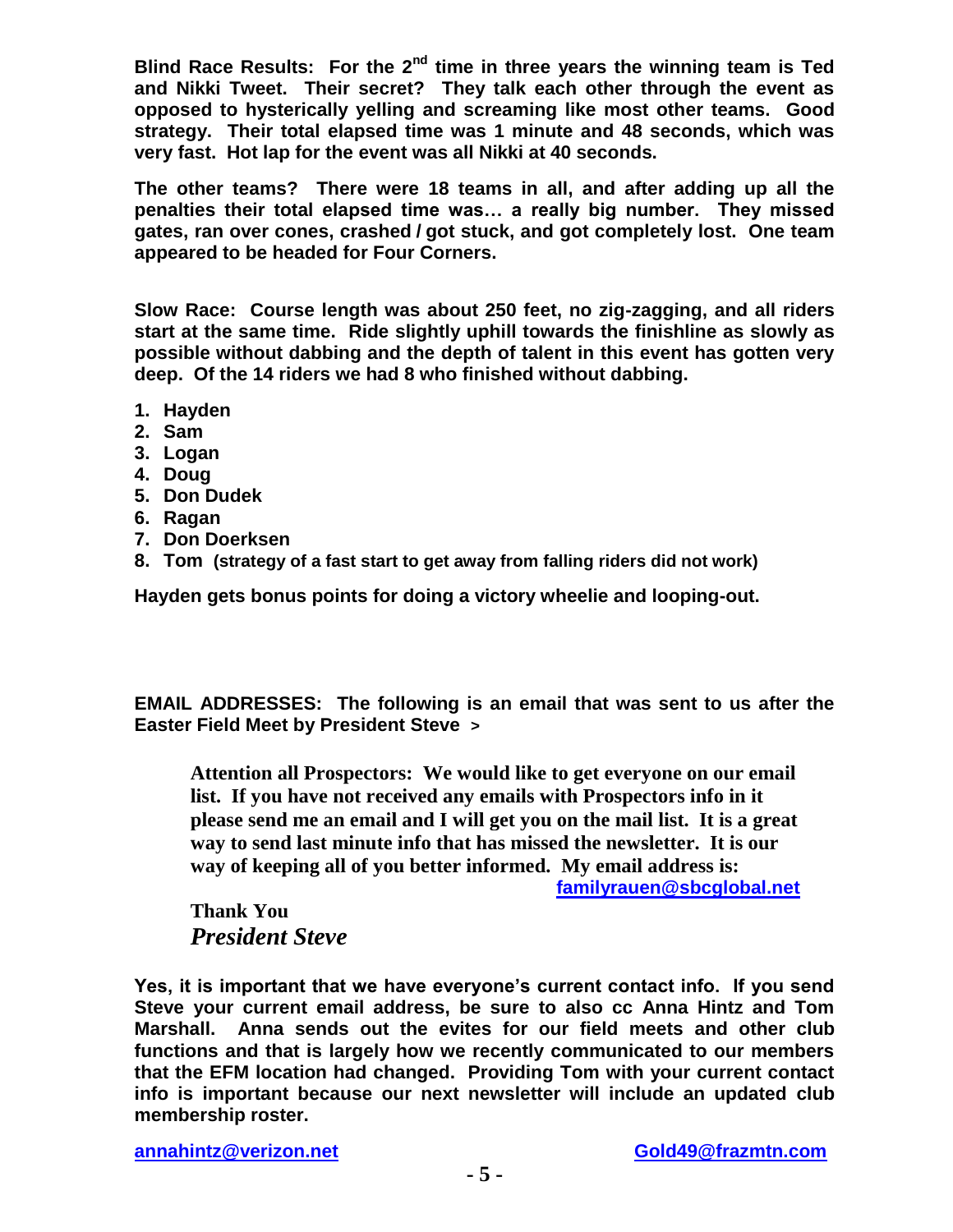**PRIARIE DOGS GP: February 28 / March 1 at Glen Helen, Big 6 GP Series Round 3. A challenging race course in less than ideal conditions.** 

| Ract L. Jaluruay.    |                                  |
|----------------------|----------------------------------|
| <b>Steve Bebeck</b>  | 5 <sup>th</sup> Masters Expert   |
| <b>Hana Hintz</b>    | 1 <sup>st</sup> Woman Novice     |
| <b>Rick Levine</b>   | 4 <sup>th</sup> Evo Intermediate |
| <b>Brooke Levine</b> | 8 <sup>th</sup> Woman Novice     |

**Race 2 had a total entry of 118 riders and Hana finished 40th overall. Of the 20 riders entered in the Woman Novice class, only 12 finished. The time gap at the finish was 14 seconds between Hana and the 2nd place rider.** 

| Race 4, Saturday:<br><b>Ray Jandra</b><br><b>Ron Kupke</b> | 6 <sup>th</sup> Magnum Open Expert<br>8 <sup>th</sup> Magnum Open Expert |  |
|------------------------------------------------------------|--------------------------------------------------------------------------|--|
| Race 6, Saturday:<br><b>Hayden Hintz</b>                   | 1st WCGP 200 Novice                                                      |  |

**th WCGP 250 Novice**

**(plus 1 Prospector DNF)** 

**Race 7, Saturday: Logan Tweet 5**

**Sam Capt** 

**Race 2, Saturday:** 

**th WCGP 200 Intermediate** 

| Race 13, Sunday: |   |
|------------------|---|
| Sam Capt         | 6 |
| Max Hintz        | 5 |
| Hana Hintz       |   |

**th 250 Novice th 200 Novice Hana Hintz 11th 200 Novice** 

**Sam had a dead heat photo finish with one other rider in his class and that other rider was awarded with 5th place per scoring.** 

**Race 14, Sunday: Logan Tweet 1**

## **st 200 Intermediate**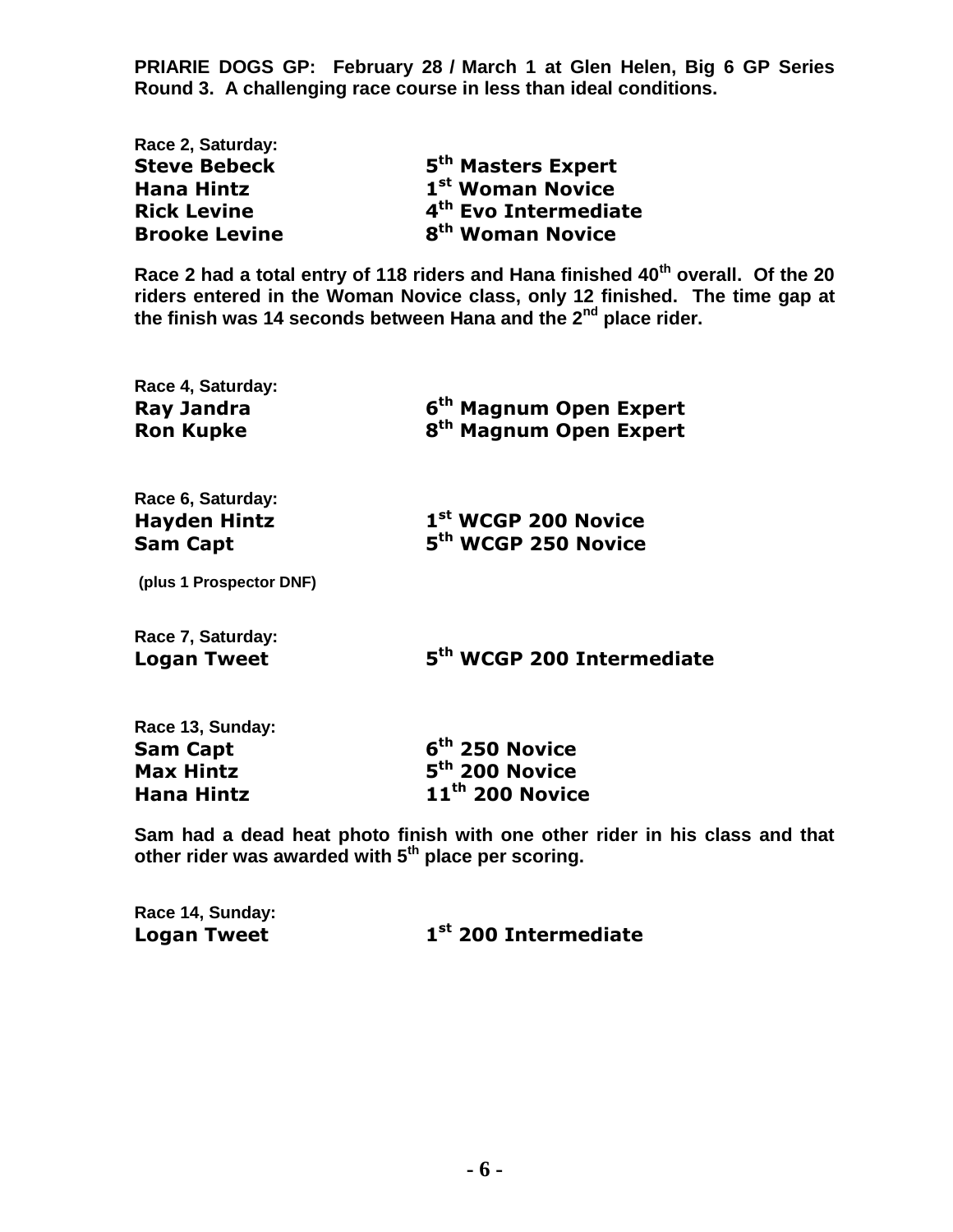**HILLTOPPERS GP: March 28 and 29 at 29 Palms, Big 6 GP Series Round 4.** 

| Race 2, Saturday:     |                                    |  |
|-----------------------|------------------------------------|--|
| <b>Steve Bebeck</b>   | 3 <sup>rd</sup> Masters Expert     |  |
| <b>Hana Hintz</b>     | 3 <sup>rd</sup> Woman Intermediate |  |
| <b>Stacy Doerksen</b> | 3 <sup>rd</sup> Woman Expert       |  |
| <b>Butch Nelson</b>   | 18 <sup>th</sup> Masters Expert    |  |
|                       |                                    |  |

**Race 3, Saturday: Clayton Cummins 1**

**st Vet Open Beginner** 

**This was a convincing victory in a class of 13 Vet Open Beginners, all of which went 3 laps to Clayton's 4. We expect he will soon be a Novice.** 

| Race 4, Saturday:<br><b>Ron Kupke</b><br><b>Ray Jandra</b>                      | 10 <sup>th</sup> Magnum Open Expert<br>13 <sup>th</sup> Magnum Open Expert   |  |  |
|---------------------------------------------------------------------------------|------------------------------------------------------------------------------|--|--|
| Race 6, Saturday:<br><b>Hayden Hintz</b><br><b>Sam Capt</b>                     | 1 <sup>st</sup> WCGP 200cc Novice<br>4 <sup>th</sup> WCGP 250cc Novice       |  |  |
| Race 7, Saturday:<br><b>Logan Tweet</b>                                         | 1 <sup>st</sup> WCGP 200 Intermediate                                        |  |  |
| Race 8, Saturday:<br>Sam Capt / Troy Garvin                                     | 1 <sup>st</sup> Place Team - Mini Bike Team Race                             |  |  |
| Race 13, Sunday:<br><b>Hayden Hintz</b><br><b>Sam Capt</b><br><b>Hana Hintz</b> | $1st$ 200 Novice<br>4 <sup>th</sup> 250 Novice<br>8 <sup>th</sup> 200 Novice |  |  |
| (plus 1 Prospector DNF)                                                         |                                                                              |  |  |
| Race 14, Sunday:<br><b>Logan Tweet</b>                                          | 3rd 200 Expert Got bumped early!                                             |  |  |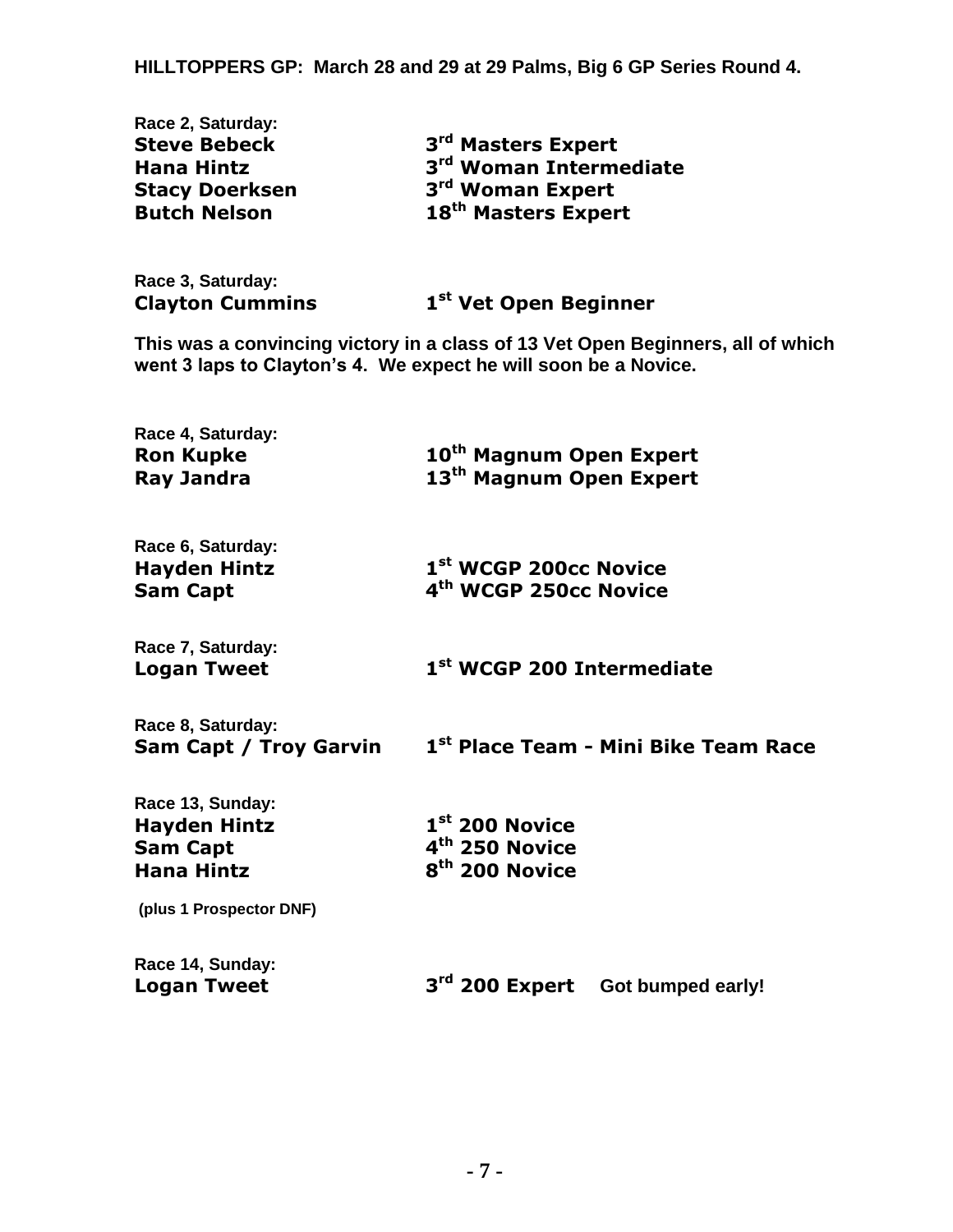PhotosbyGrumpy.com





Photo 1 Photo 2





Photo 3 Photo 4

**HILLTOPPERS GRAND PRIX MINI BIKE TEAM RACE: No shortage of excitement at this one! We got off to a slow start because one of the other riders flipped our choke lever on while on the startline and we failed to notice as the motor was off at the time. After about 10 laps Jeff Capt reached in and turned the choke off which resulted in a clean running motor.** 

**Our riders this time on the Official Prospectors M/C Mini Bike were Sam Capt and Troy Garvin. The race was 'National Format' which means 30 minutes plus two laps and lap times were about one minute with a rider switch every lap. Le Mans start.** 

**As you can see in Photo 1, the big competition was a KLR 110 with a big bore kit that runs very well. It was not until after lap 10 that we began to gap the KLR 110 which was now running in 2nd place. In Photo 2 we have caught up to the 5th place bike, which was a 65cc two-stroke that was absolutely screaming once they got going. It took us at least 5 laps to finally get by them and put them a lap down. Photo 3 is the rider exchange area, which looks a lot safer than it was. That's Troy on the left and Sam on the right. Once we had lapped the entire field it was clear sailing to the finish as shown in Photo 4.** 

**A pair of CRF 150's had an epic battle for third and all of the remaining teams finished behind the screaming 65. These races are FUN.**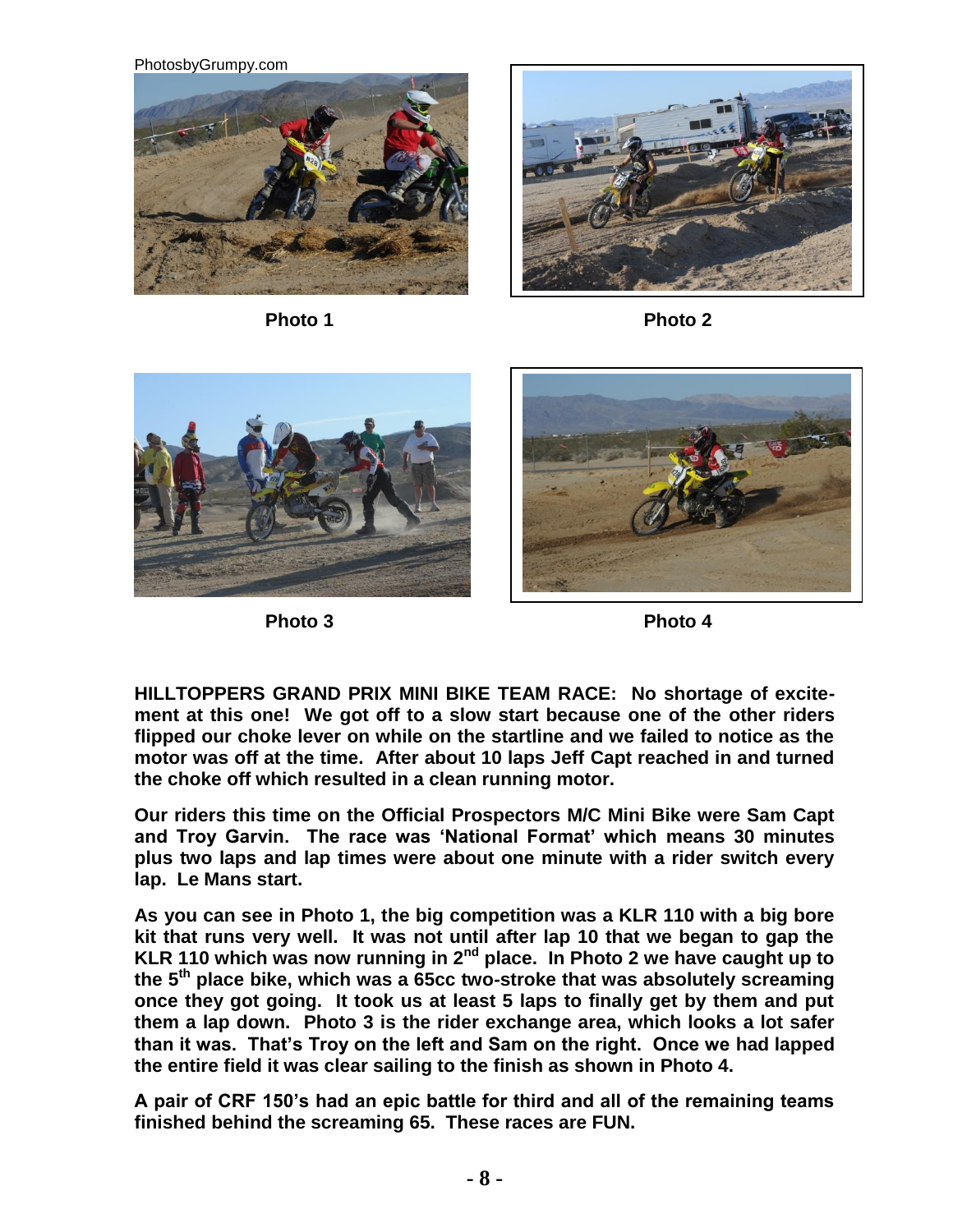**CLUB MEETINGS: Our next two meetings will be Tuesday evening, May 5 and June 2, at Kurt's Clubhouse, 4100 Stevely Avenue, Lakewood CA 90713. As always, our May meeting will feature club officer elections, a grand display of power and influence not to be missed. Next club newsletter will be mailed June 30 and will include info about our July 19 motocross event, an updated club membership roster, and also results from the Shamrocks Grand Prix.** 

**HERO POINTS: We received postage donations from John Ballentine and Allen Welcome and we thank them for that. The club recently provided a check as well, and all of that will keep this newsletter going.** 

**FINAL 2014 CLUB POINT STANDINGS TOP 10: The final club standings from the previous year were announced at the District 37 Awards Presentation in February and after being the Number One Grand Prix Club three years in a row followed by placing Number Two for 2012, then regaining the Number One spot in 2013, we are now…** 

## **Grand Prix**

| 1.  | So Cal MC                  | 17,204 |
|-----|----------------------------|--------|
| 2.  | <b>Hilltoppers</b>         | 13,985 |
| 3.  | <b>Prospectors</b>         | 13,098 |
| 4.  | <b>Checkers</b>            | 8,160  |
| 5.  | <b>Shamrocks</b>           | 7,040  |
| 6.  | <b>Huntington Beach MC</b> | 6,949  |
| 7.  | <b>Rovers</b>              | 6,340  |
| 8.  | <b>Dirt Diggers</b>        | 5,795  |
| 9.  | <b>Desert MC</b>           | 4,103  |
| 10. | <b>Prairie Dogs</b>        | 3,865  |



**1925 Six Days entrants Miss E. Foley and Miss L. Ball**